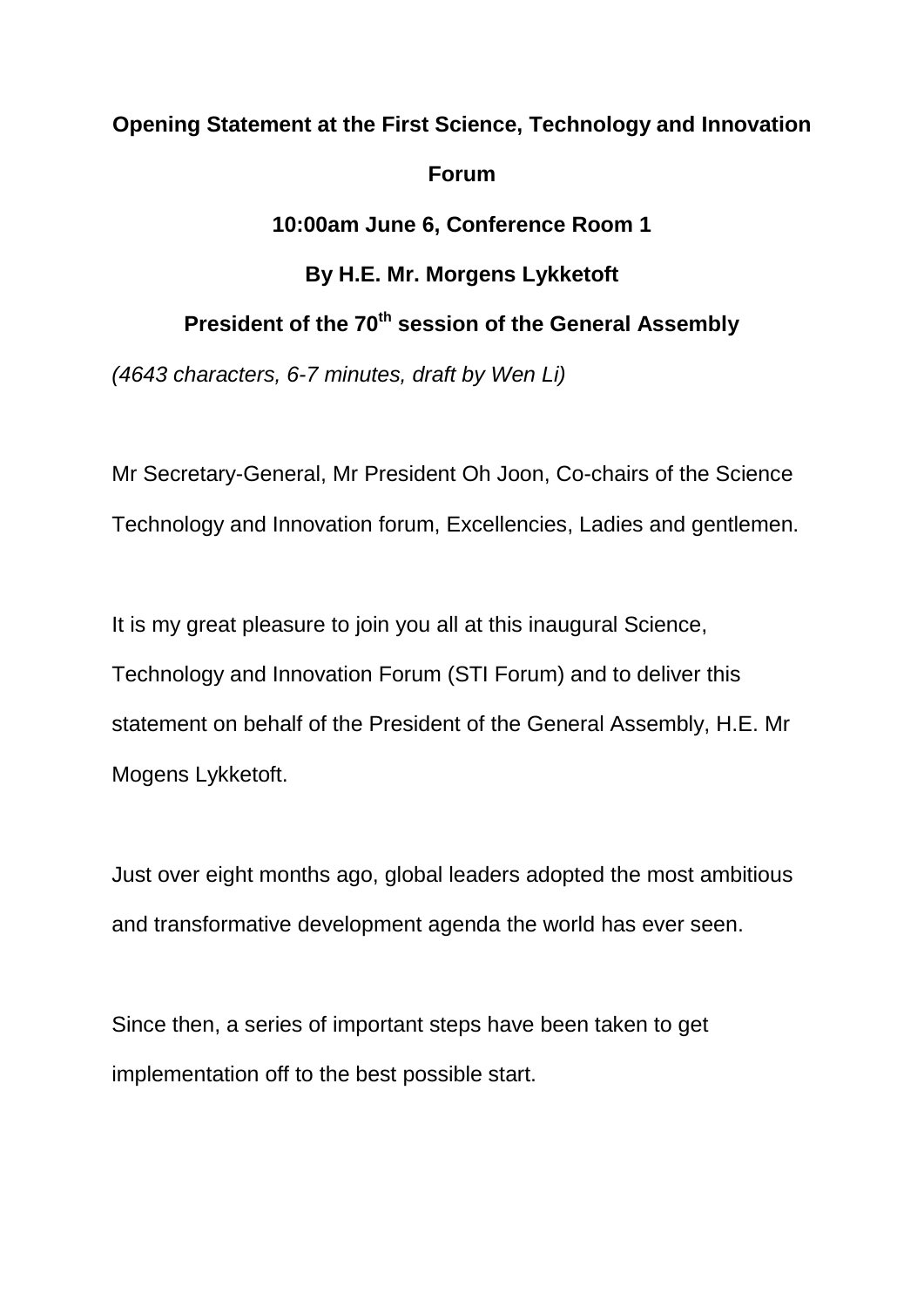At the global level, in particular, steps have been taken to strengthen the infrastructure we need to support peer-learning, to mobilize resources and action and to ensure accountability for progress over the next fifteen years.

In March, for example, member states agreed a draft global SDG indicator framework that will be crucial to measuring progress and strengthening national statistical frameworks.

In April, we held the first extended and revamped ECOSOC Financing for Development Forum.

Later this week, member states will sign off on a series of changes that will clarify how the High Level Political Forum will function and help it to fulfil its enormous potential.

And today, with the opening of the first Science, Technology and Innovation Forum, we take another important step forward.

The enormous potential of Science, technology and innovation to drive SDG implementation is undeniable.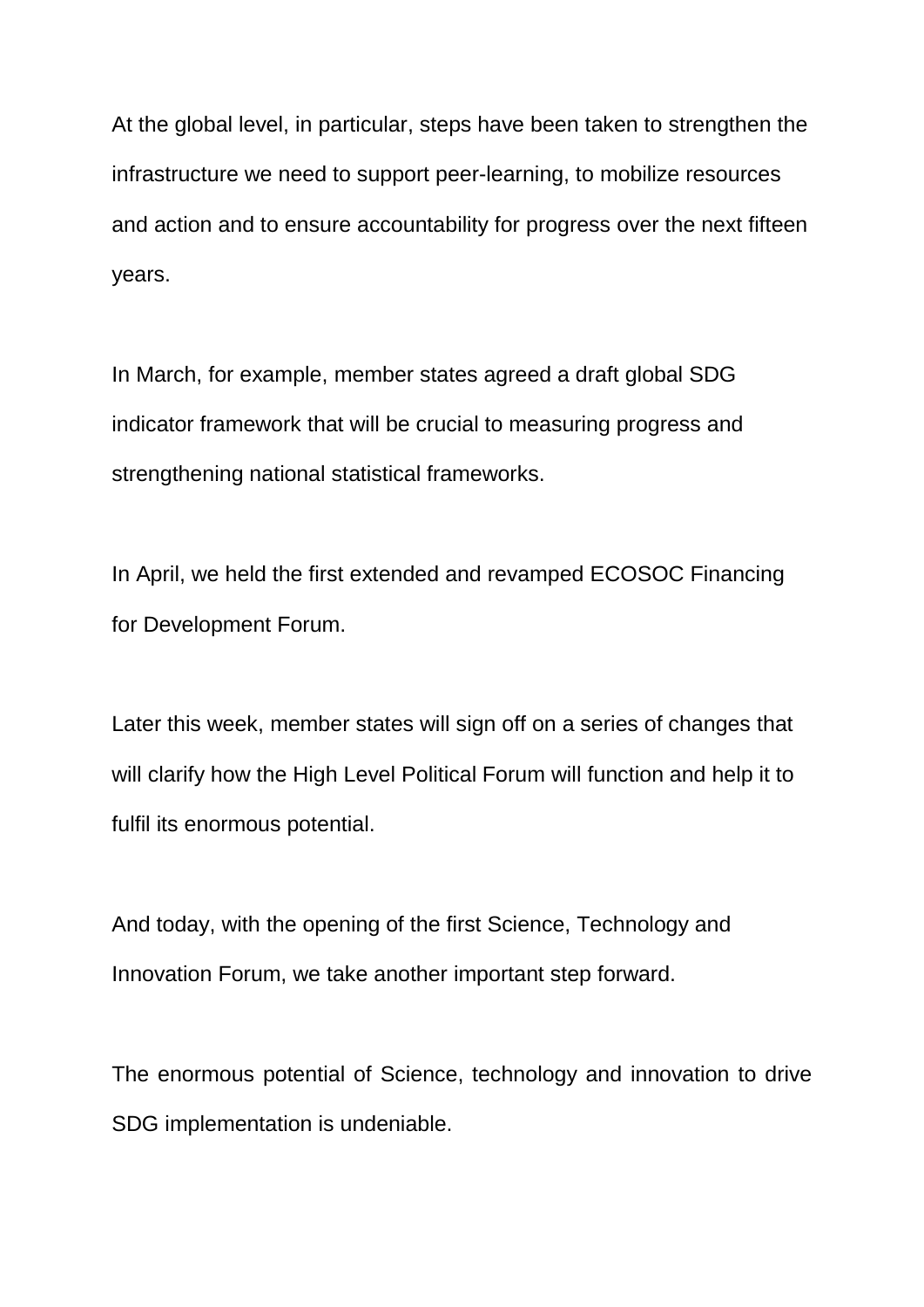But at the High Level Thematic Debate on Achieving the Sustainable Development Goals that I organized just a few weeks ago, participants stressed that in spite of the unprecedented progress on STI issues over recent decades, much more needs to be done to harness its full potential.

Significant technological divides remain between countries with only 6.7% of households in least developed countries having internet access as opposed to 81% of those in developed countries.

And similar divides exist within countries, where women, the poor, persons with disabilities and others living in vulnerable situations face great difficulties in getting access to technology or to decision-making on STI development.

In agreeing to establish the Technology Facilitation Mechanism and this Forum in particular, member states agreed that urgent action was needed to dramatically change this situation; and that fresh, open, engaging collaboration at the global level could be a genuine gamechanger – helping to create an enabling environment at all levels, helping to mobilize the required resources, and enhancing international cooperation for STI development.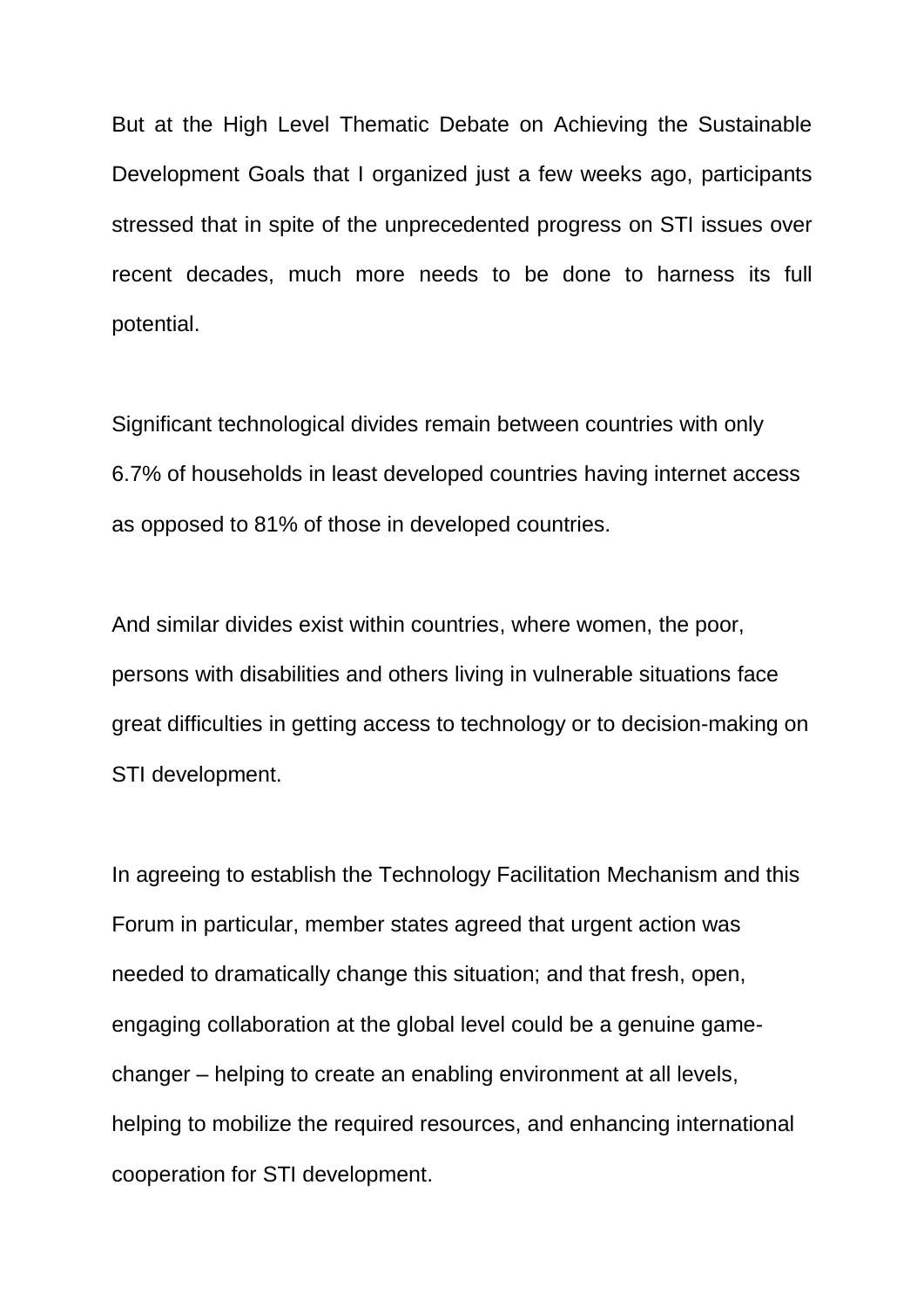In this regard, there are three crucial areas where this Forum can add significant value.

The first is leadership.

Governments needs to accord priority to STI in the implementation of the SDGs, and to adopt a comprehensive STI strategy that is far sighted and integrated into national development plan.

Measures must also be taken to ensure the effective implementation of such strategies.

In addition, STI must remain high on the regional and international development agendas.

Relevant regional and international mechanisms need to build coherence and synergy among their policies and programs so as to provide more efficient and effective support for STI cooperation at all levels.

And the particular needs of the countries in special situations must be addressed as a matter of priority.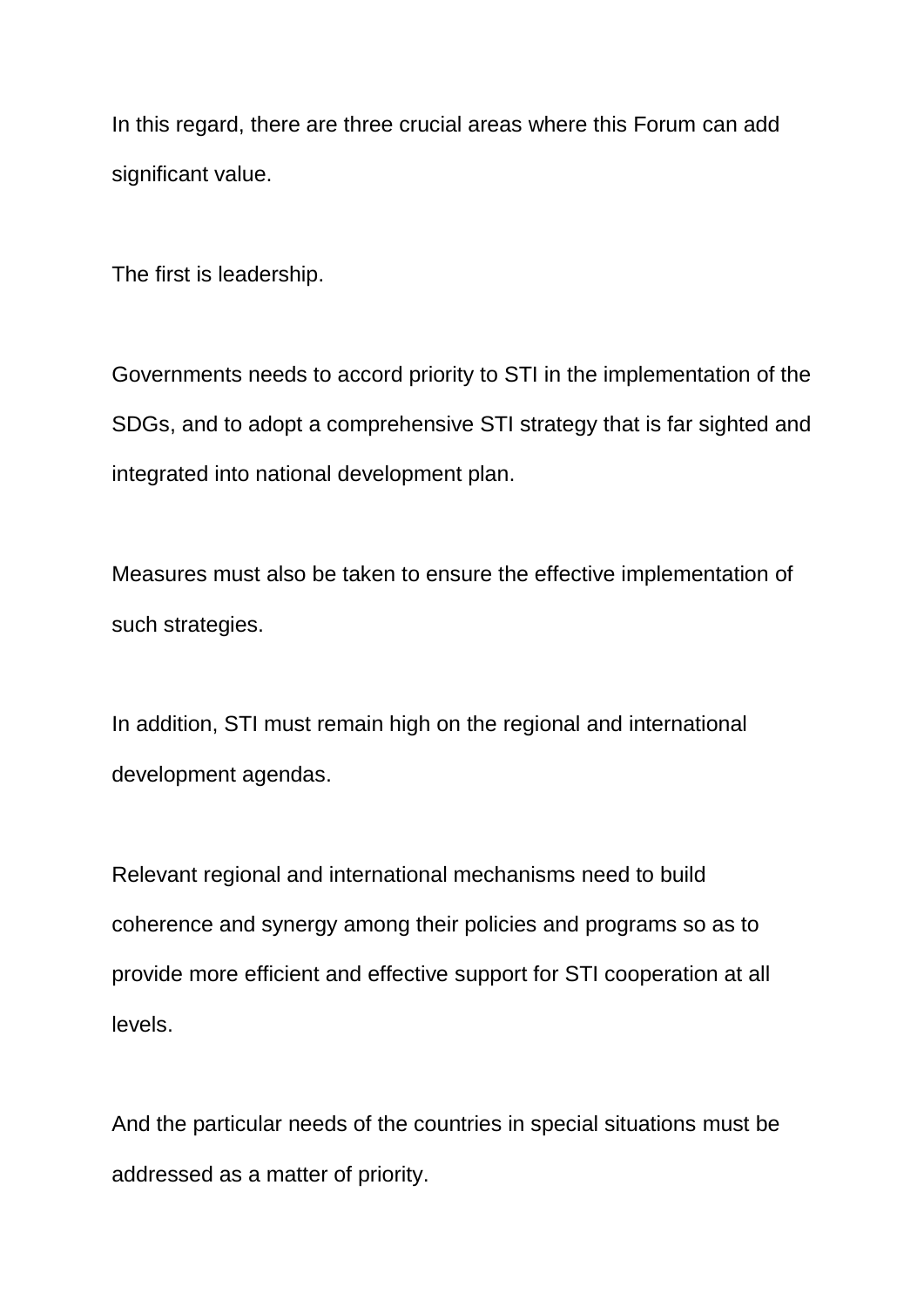The second area is inclusiveness.

For STI development to benefit all people, inclusive participation of citizens including those in vulnerable situations in the decision-making of the STI policies that will impact them, is essential.

It is also important to encourage participation in innovation and entrepreneurship in wider communities, particularly the underrepresented groups such as women and youth.

And the third area, perhaps the most critical area, is partnership and collaboration.

This forum can help strengthen STI partnerships that involve all stakeholders, government, multilateral organizations, private sector, civil society and academia.

We have many examples of successful multi-stakeholder collaboration in STI financing, human resource development and technology transfer.

We must build on these and extend their application into broader areas.